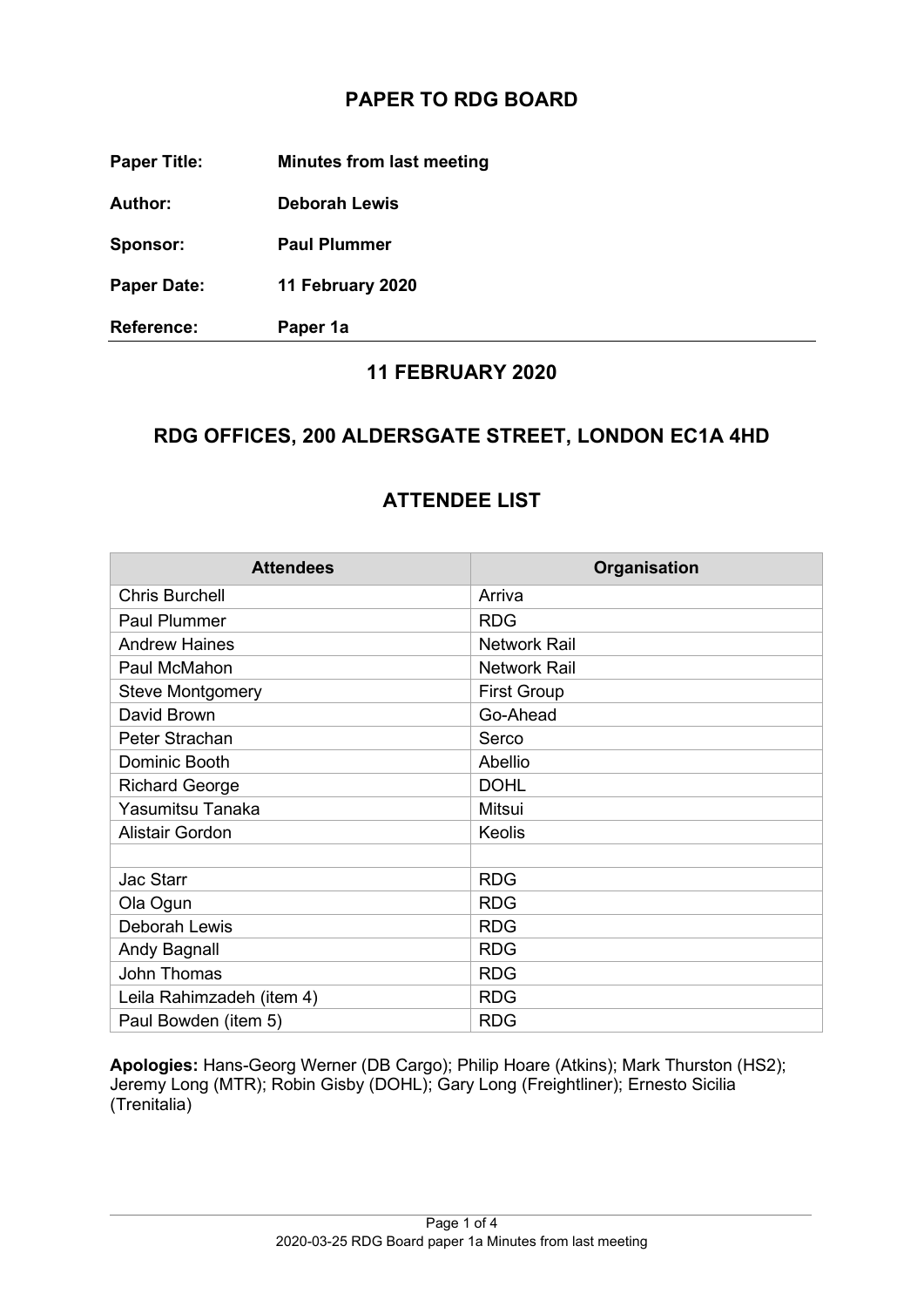# **MINUTES OF LAST MEETING**

| Item No. | <b>Approval of record</b>                                                                                                                                                    |
|----------|------------------------------------------------------------------------------------------------------------------------------------------------------------------------------|
|          | Chris Burchell (CB) welcomed everyone to the meeting and noted late<br>apologies from Jeremy Long, Ernesto Sicilia, Gary Long and Robin Gisby.                               |
| 1        | Aside from some changes to listed attendance, the minutes were accepted as<br>a true and accurate record of the last meeting on 17 December 2019. All<br>actions are closed. |

| Item No.     | <b>RDG activity update</b>                                                                                                                                                                                                                                                                                                                                                                                                                                                                                                                                                                                                                                                                          |  |  |
|--------------|-----------------------------------------------------------------------------------------------------------------------------------------------------------------------------------------------------------------------------------------------------------------------------------------------------------------------------------------------------------------------------------------------------------------------------------------------------------------------------------------------------------------------------------------------------------------------------------------------------------------------------------------------------------------------------------------------------|--|--|
|              | <b>CEO Report</b>                                                                                                                                                                                                                                                                                                                                                                                                                                                                                                                                                                                                                                                                                   |  |  |
| $\mathbf{2}$ | PP raised the issue of misaligned performance incentives, following a noting<br>paper and brief discussion at December's RDG Board, at which RDG Reform<br>Board was mandated to progress the issue. A sub-group has been working to<br>do that, but it has become clear that reaching a consensus will be challenging,<br>such is the divergence of member views. The two key areas of sub-threshold<br>delay and reactionary delay are being progressed through ORR's delay<br>attribution review and Network Performance Board's (NPB) seven priority<br>areas. Andrew Haines (AH) questioned whether the delay attribution review<br>could adequately address the issue of sub-threshold delay. |  |  |
|              | PP noted the positive HS2 announcement and importance of integrating the<br>new line with the existing network. There were updates on other live issues<br>including the George Bradshaw Address; coronavirus; Railcard fulfilment; and<br>discussion with government on minimum service levels (MSLs). On the latter,<br>Members will share comments with PP on a draft RDG letter to the Rail<br>Minister.                                                                                                                                                                                                                                                                                        |  |  |
| 2002.01      | Board to share comments on draft MSL letter<br>All<br>February<br>with PP                                                                                                                                                                                                                                                                                                                                                                                                                                                                                                                                                                                                                           |  |  |

| Item No. | <b>Williams Response</b>                                                                                                                                                                                                                                                                                                     |
|----------|------------------------------------------------------------------------------------------------------------------------------------------------------------------------------------------------------------------------------------------------------------------------------------------------------------------------------|
|          | There was discussion of planned and potential next steps after White Paper is<br>published, now expected in March. Government briefings continue to indicate<br>creation of a new rail body, with implications for RDG activities and staff, and<br>for member governance. RDG will support DfT and staff in transition once |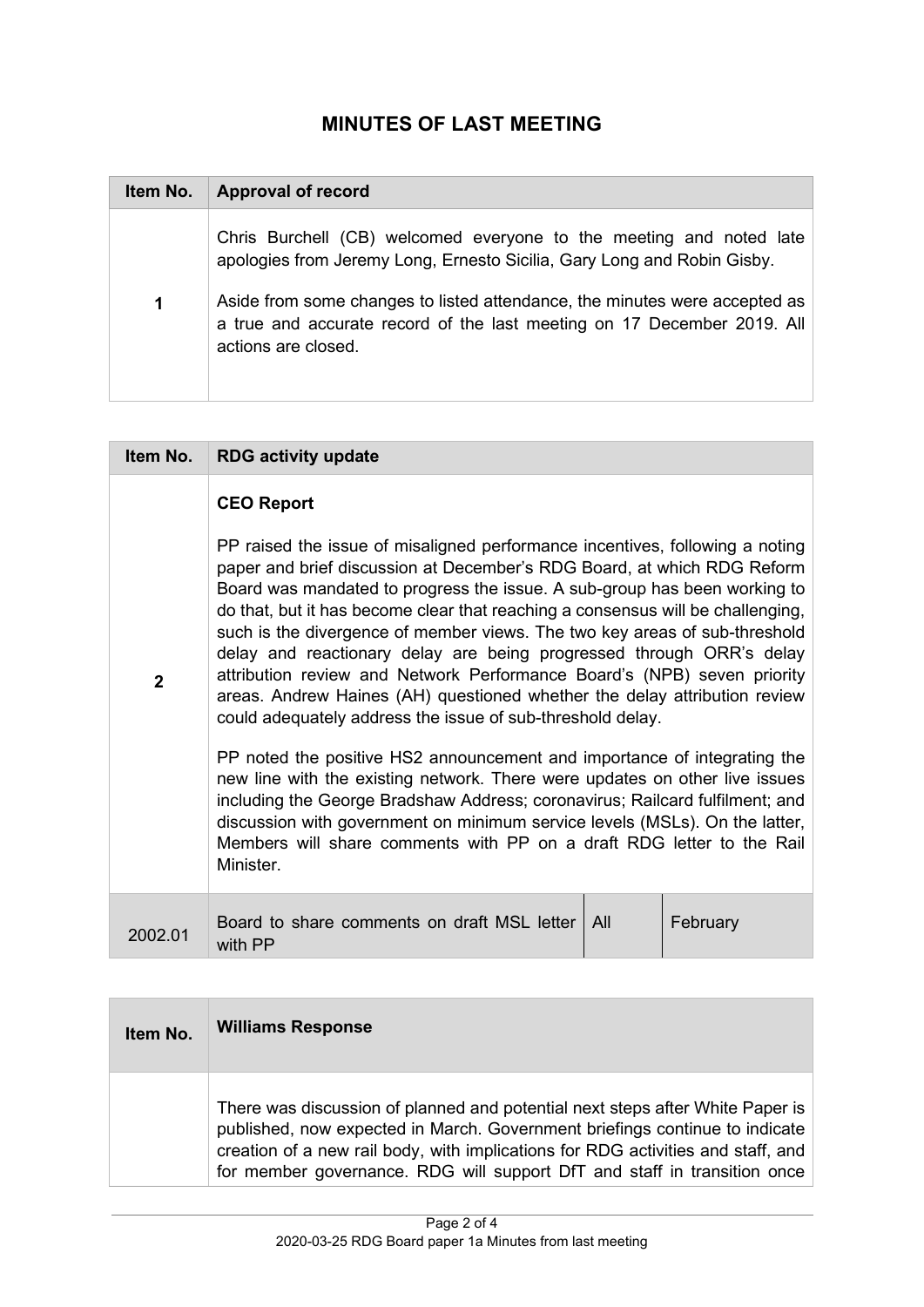| 3        | White Paper is published, but there will be a period of uncertainty. Members<br>agreed on the need for continuity and leadership as changes are confirmed<br>and implemented. Board will be updated on any emerging risks. PP will<br>continue to discuss with Members what sort of trade association they need in<br>a changed landscape, and appoint a dedicated resource to help scope options<br>and support delivery of change programme.<br>RDG's latest thinking around potential public responses and key areas to<br>engage with government on, were discussed. Agreement that customer<br>information and punctuality are the correct focus areas, but confidence is<br>needed that they will demonstrate sufficient change. |                       |                     |
|----------|----------------------------------------------------------------------------------------------------------------------------------------------------------------------------------------------------------------------------------------------------------------------------------------------------------------------------------------------------------------------------------------------------------------------------------------------------------------------------------------------------------------------------------------------------------------------------------------------------------------------------------------------------------------------------------------------------------------------------------------|-----------------------|---------------------|
| 2002.02  | RDG to circulate slides on potential responses<br>and engagement areas                                                                                                                                                                                                                                                                                                                                                                                                                                                                                                                                                                                                                                                                 | Paul<br>Plummer       | 12 February<br>2020 |
| Item No. | <b>People Strategy</b>                                                                                                                                                                                                                                                                                                                                                                                                                                                                                                                                                                                                                                                                                                                 |                       |                     |
| 4        | Susie Homan and Leila Rahimzadeh provided an update on the industry-wide<br>People Strategy being developed with HR Directors Group (HRDG). Board<br>supported the principles proposed by the HRDG, but underlined the need for<br>wider industry targets, a clear understanding of the key enablers to reaching<br>them, and confidence that what is being proposed will deliver tangible progress.<br>Members also supported suggestion of broadening the governance group to<br>more widely than HRDs. RDG to put forward a proposal for the group and how<br>it would be resourced to deliver.                                                                                                                                     |                       |                     |
| 2002.03  | RDG to provide wider industry targets and clarity<br>on how the diversity targets will be met.                                                                                                                                                                                                                                                                                                                                                                                                                                                                                                                                                                                                                                         | <b>Susie</b><br>Homan | <b>March Board</b>  |
| 2002.04  | RDG to put forward a proposal for the broadened<br>governance group and how it would be resourced<br>to deliver.                                                                                                                                                                                                                                                                                                                                                                                                                                                                                                                                                                                                                       | <b>Susie</b><br>Homan | <b>March Board</b>  |

| Item No. | <b>Retail Review</b>                                                                                                                                                                                                                                                                                                                                                                                                                                                                                                                                                                                                                                                                                |
|----------|-----------------------------------------------------------------------------------------------------------------------------------------------------------------------------------------------------------------------------------------------------------------------------------------------------------------------------------------------------------------------------------------------------------------------------------------------------------------------------------------------------------------------------------------------------------------------------------------------------------------------------------------------------------------------------------------------------|
| 5        | Jac Starr and Paul Bowden summarised the background to and scope of<br>RDG's Retail Review which aims to take a comprehensive look at the retailing<br>landscape and develop options for a future commercial framework. Detail was<br>given on how the market has changed but regulation for third party retailers<br>(TPRs), has not. Board welcomed the briefing, noting the review's importance<br>as the industry prepares for change, and discussed key elements including<br>TPR commission and licence costs in the context of what will best stimulate<br>rail growth and investment. JS and PB will return to March Board, to seek<br>Members' view on the review findings and next steps. |